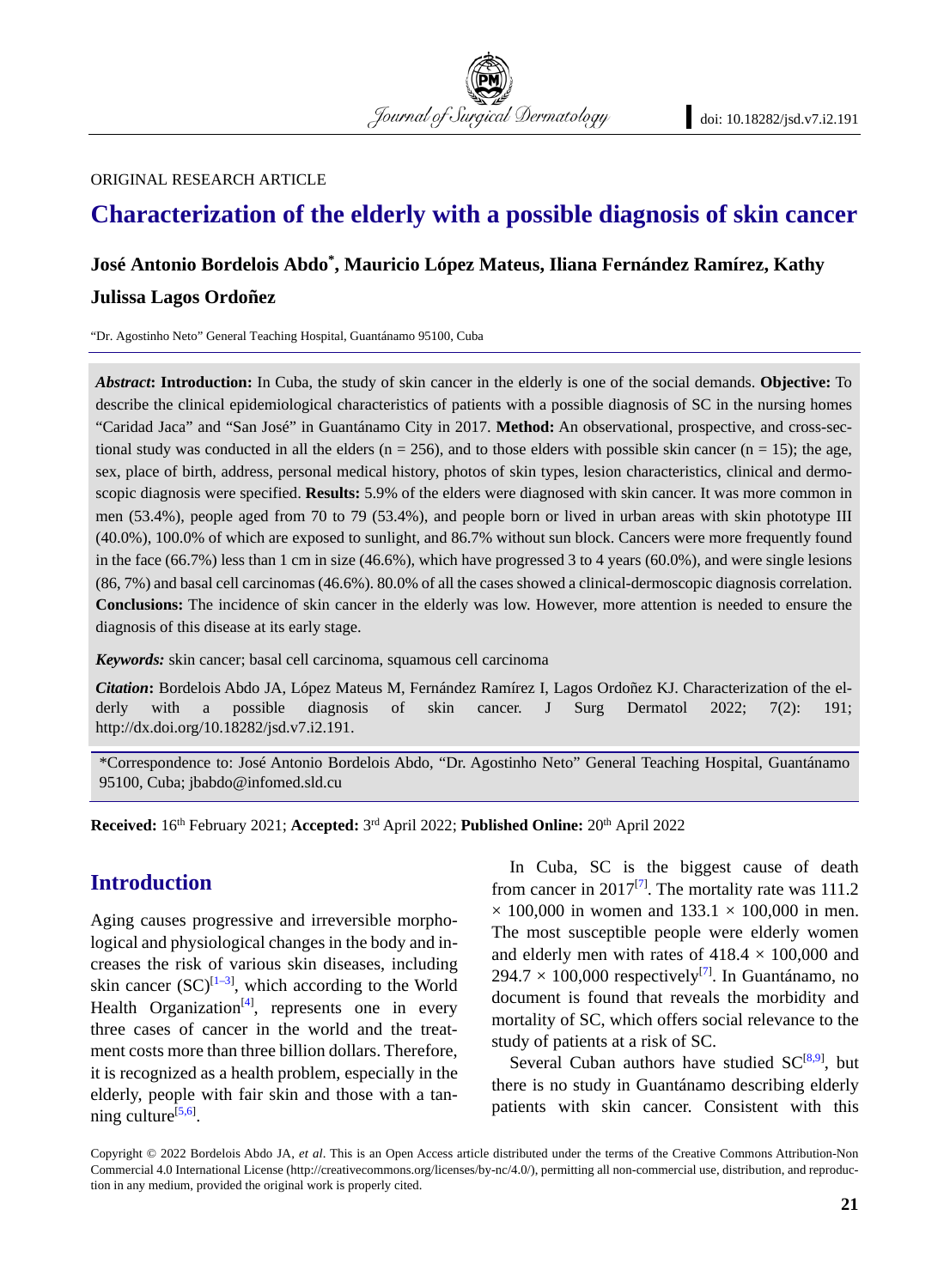uncertainty, this study aims to describe the characteristics of patients with a probable diagnosis of SC in the "Caridad Jaca" and "San José" nursing homes in Guantánamo during 2017 from the aspects of clinical epidemiology.

## **Method**

An observational, prospective, cross-sectional study was performed, and it was approved by the Ethics Committee of the aforementioned nursing homes. Informed consent for inclusion in the study was required from each patient or their representatives. The study includes the total number of the elderly admitted to the aforementioned nursing homes during  $2017$  (n = 256).

The clinical diagnosis of SC was based on the criteria established in the scientific literature<sup>[10,11]</sup> and the results of skin examination using the clinical method and dermatoscopy.

Each patient's age, sex, birthplace, address,

pathological history of precancerous lesion and skin neoplasia, skin phototype, history of sun exposure and use of sun protection means were specified. Throughout the research, we analyzed the anatomical location, area and time of evolution of the tumor, number and character of the tumor lesion, clinical and dermatoscopic diagnosis.

Theoretical methods (analysis and synthesis, induction and deduction, systematization), empirical methods (documentary study, observation) and mathematical-statistical methods (absolute frequency, percentage calculation) were applied.

#### **Results**

**Table 1** shows that the age of the patients was 86.0  $\pm$  8.0, and men were older. The largest proportion of them were born (66.7%) and lived in urban areas (80.0%). Only 40.0% were reported with precancerous or neoplastic lesion of the skin and the most common one was carcinoma (20.0%).

Table 1. Elderly patients with probable diagnosis of skin cancer according to age, sex, place of birth, where they lived, history of precancerous lesions or skin neoplasm

|                                            | <b>Results</b>  |                          |  |  |
|--------------------------------------------|-----------------|--------------------------|--|--|
| <b>Variable</b>                            | No.             | $\frac{0}{0}$            |  |  |
| Female sex                                 | $\tau$          | 46.6                     |  |  |
| Male sex                                   | 8               | 53.4                     |  |  |
| Female sex (age years, $X \pm SD$ )        | $84.7 \pm 10.6$ | $\overline{\phantom{a}}$ |  |  |
| Male sex (age years, $X \pm SD$ )          | $87.1 \pm 4.5$  |                          |  |  |
| Group of patients (age years, $X \pm SD$ ) | $86.0 \pm 8.0$  | $\overline{\phantom{a}}$ |  |  |
| From rural area                            | 5               | 33.3                     |  |  |
| From urban area                            | 10              | 66.7                     |  |  |
| Women from rural area                      | 2               | 13.3                     |  |  |
| Women from urban area                      | 5               | 33.3                     |  |  |
| Men from rural area                        | 3               | 20.0                     |  |  |
| Men from urban area                        | 5               | 33.3                     |  |  |
| Life performance in rural area             | 3               | 20.0                     |  |  |
| Life performance in urban area             | 12              | 80.0                     |  |  |
| Women/life performance in rural area       | 1               | 14.3                     |  |  |
| Women/life performance in urban area       | 6               | 857                      |  |  |
| Men/life performance in rural area         | 2               | 25.0                     |  |  |
| Men/life performance in urban area         | 6               | 75.0                     |  |  |
| With medical history                       | 6               | 40.0                     |  |  |
| Without medical history                    | 9               | 60.0                     |  |  |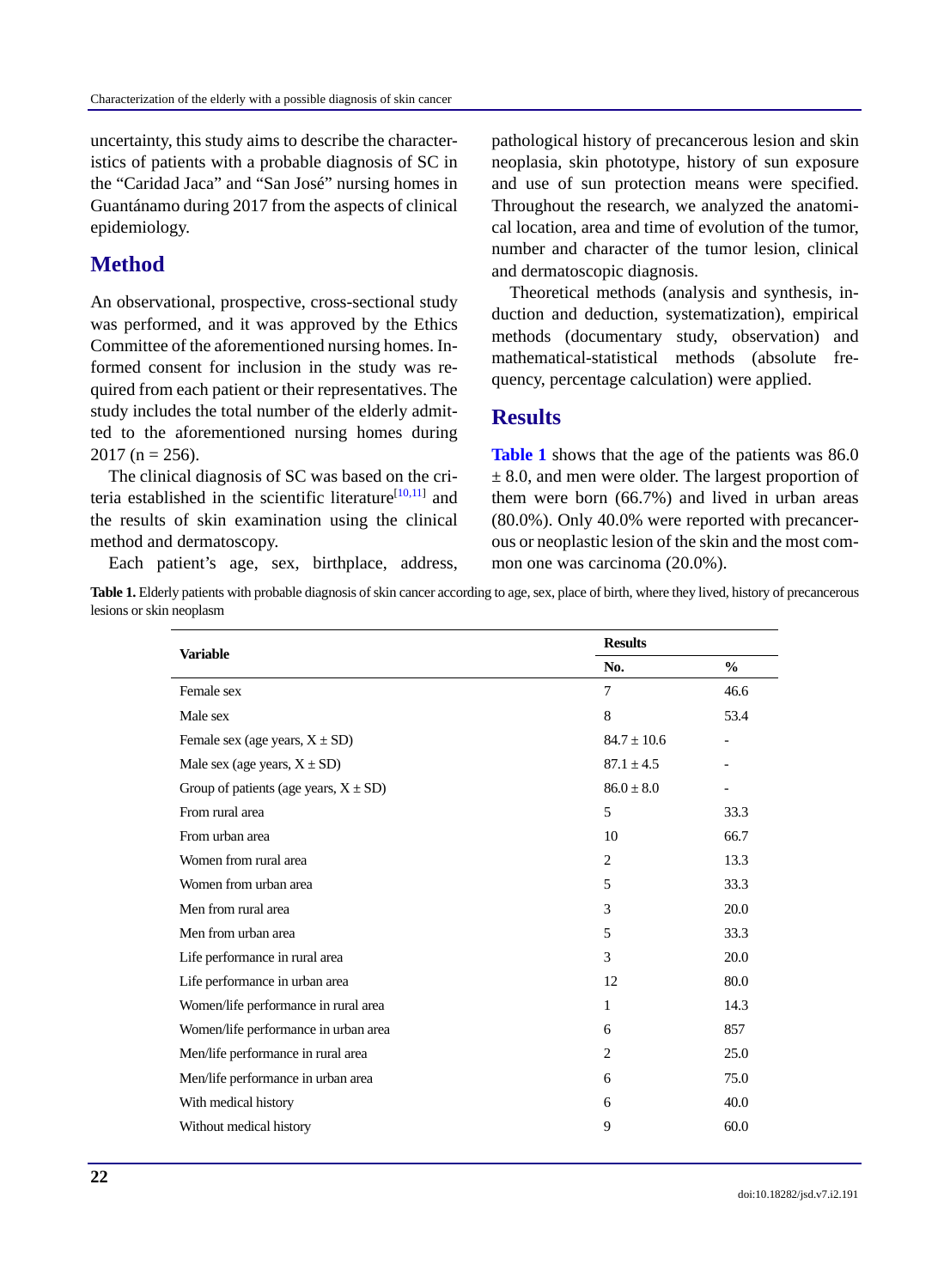**Table 1.** (*continued*)

| <b>Variable</b>                      | <b>Results</b> |               |  |
|--------------------------------------|----------------|---------------|--|
|                                      | No.            | $\frac{0}{0}$ |  |
| Medical history: carcinoma           |                | <b>20.0</b>   |  |
| Medical history: actinic keratosis   |                | 13.3          |  |
| Medical history: other not specified |                | 6.7           |  |

The highest percentage of patients had skin phototype III (40.0%) (**Table 2**). Phototype II was more common in women (71.4%) and phototype III in men (62.5%). A total of 100.0% were reported to have been exposed to sunlight at some time in their lives, and 46.6% occasionally and 53.4% for workrelated reasons. The majority (86.7%) were reported not having used any type of sun protection means.

**Table 2.** Elderly patients with probable diagnosis of skin cancer according to sex, skin phototype, personal history of sun exposure and use of sun protection means

|                            | <b>Sex</b>    |                          |                          |               |               |      |  |
|----------------------------|---------------|--------------------------|--------------------------|---------------|---------------|------|--|
| <b>Indicator</b>           | <b>Female</b> |                          | <b>Male</b>              |               | <b>Total</b>  |      |  |
|                            | No.           | $\frac{6}{9}$            | No.                      | $\frac{6}{9}$ | No.           | $\%$ |  |
| Skin phototype I           | 1             | 6.7                      | $\overline{2}$           | 13.3          | 3             | 20.0 |  |
| Skin phototype II          | 5             | 33.3                     |                          |               | 5             | 33.3 |  |
| Skin phototype III         |               | $\overline{\phantom{a}}$ | 6                        | 40.0          | 6             | 40.0 |  |
| Skin phototype IV          | 1             | 6.7                      |                          |               | 1             | 6.7  |  |
| Skin phototype V           |               | $\overline{\phantom{a}}$ | $\overline{\phantom{0}}$ |               |               |      |  |
| Occasional sun exposure    | 4             | 26.7                     | 3                        | 20.0          | 7             | 46.6 |  |
| Occupational sun exposure  | 3             | 20.0                     | 5                        | 33.3          | 8             | 53.4 |  |
| Use of photoprotection     | 1             | 6.7                      | 1                        | 6.7           | $\mathcal{L}$ | 13.3 |  |
| No Use of photo protection | 6             | 40                       | 7                        | 46.6          | 13            | 86.7 |  |

Skin lesions in the face were more common (66.7%), and were not larger than one centimeter (46.6%) with three to four years of evolution (60.0%) (**Table 3**). The largest proportion of the elderly had single or isolated skin tumors (86.7%), and basal cell carcinoma was the most common clinical form of skin cancer according to dermoscopic diagnosis (46.6%).

**Table 3.** Elderly patients with probable diagnosis of skin cancer according to the position, demension, time of evolution, number and type of skin lesions

| Indicators of skin lesion |                      | <b>Sex</b> |               |                          |                          |               |               |
|---------------------------|----------------------|------------|---------------|--------------------------|--------------------------|---------------|---------------|
|                           |                      | Female     |               | <b>Male</b>              |                          | <b>Total</b>  |               |
|                           |                      | No.        | $\frac{0}{0}$ | No.                      | $\frac{6}{9}$            | No.           | $\frac{0}{0}$ |
|                           | Scalp                |            | 6.7           | $\overline{\phantom{a}}$ | $\overline{\phantom{0}}$ |               | 6.7           |
| Localization              | Face                 | 3          | 20.0          | 7                        | 46.6                     | 10            | 66.7          |
|                           | Chest                | 2          | 13.3          |                          | 6.7                      | 3             | 20.0          |
|                           | Extremities          |            | 6.7           | -                        | $\overline{\phantom{a}}$ |               | 6.7           |
|                           | Less than 1 cm       | 3          | 20.0          | 4                        | 26.7                     | 7             | 46.6          |
| Dimension                 | Less than 2 cm       | 2          | 13.3          | $\overline{4}$           | 26.7                     | 6             | 40            |
|                           | From 2 to 5 cm       | 2          | 13.3          |                          |                          | 2             | 13.3          |
| Time evolution            | $1-2$ years          |            | 6.7           |                          | 6.7                      | $\mathcal{L}$ | 13.3          |
|                           | 3-4 years            | 5          | 33.3          | 4                        | 26.7                     | 9             | 60            |
|                           | $5-10$ years         |            | 6.7           | 3                        | 20.0                     | 4             | 26.7          |
| Number                    | More than one injury |            | 6.7           |                          | 6.7                      | 2             | 13.3          |
|                           | Single injury        | 6          | 13.4          |                          | 46.7                     | 13            | 86.7          |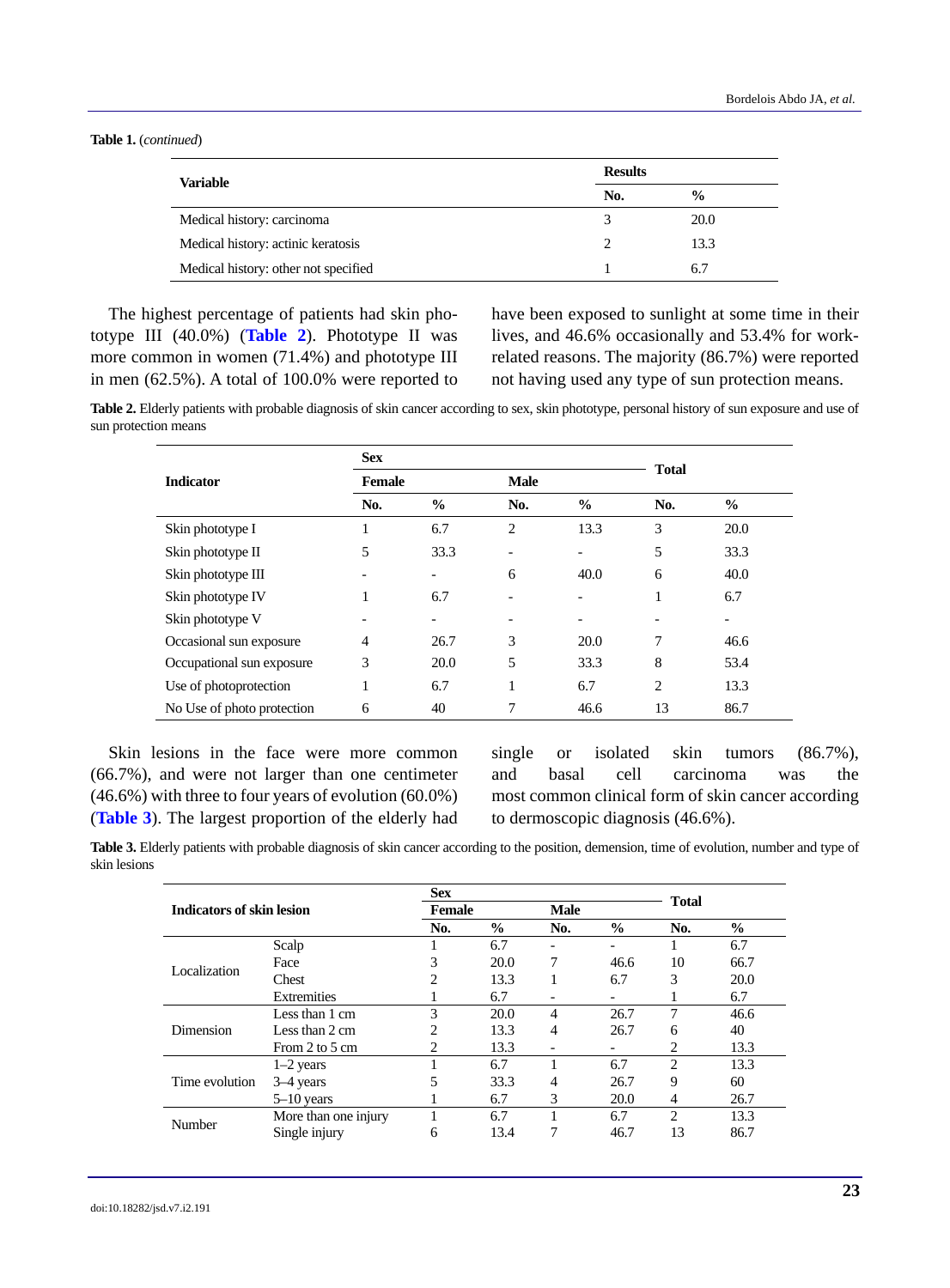#### **Table 3.** (*continued*)

| <b>Indicators of skin lesion</b>               |                                     | <b>Sex</b>    |               |             |               |                             |               |
|------------------------------------------------|-------------------------------------|---------------|---------------|-------------|---------------|-----------------------------|---------------|
|                                                |                                     | <b>Female</b> |               | <b>Male</b> |               | <b>Total</b>                |               |
|                                                |                                     | No.           | $\frac{6}{9}$ | No.         | $\frac{6}{9}$ | No.                         | $\frac{6}{9}$ |
|                                                | Basal cell carcinoma                | 3             | 20.0          | 4           | 26.8          | 7                           | 46.6          |
| Clinical<br>diag-<br>nosis<br>(carci-<br>noma) | Pigmented basal cell car-<br>cinoma | $\mathcal{D}$ | 13.4          |             | 6.6           | 3                           | 20.0          |
|                                                | Nodular basal cell carci-<br>noma   |               | 6.6           |             | 6.6           | $\mathcal{D}_{\mathcal{L}}$ | 13.4          |
|                                                | Basal cellular ulcerated<br>nodule  |               | 6.6           |             |               |                             | 6.6           |
|                                                | Epidermoid                          |               |               |             | 13.4          | $\mathcal{D}_{\mathcal{L}}$ | 13.4          |

**Table 4.** Patients according to the accuracy of clinical diagnosis-dermatoscopic diagnosis correlation

| <b>Variable</b>                                             | <b>Result</b>                                    |               |                |               |  |
|-------------------------------------------------------------|--------------------------------------------------|---------------|----------------|---------------|--|
| Clinical diagnosis-dermatoscopic diagno-<br>sis correlation | Yes: $n = 12, 80.0\%$ .<br>No: $n = 3, 20.0\%$ . |               |                |               |  |
| Clinical diagnosis (carcinoma)                              | Dermatoscopic diagnosis                          |               |                |               |  |
|                                                             | Yes                                              |               | N <sub>0</sub> |               |  |
|                                                             | No.                                              | $\frac{6}{9}$ | No.            | $\frac{6}{9}$ |  |
| Basal cell                                                  | 10                                               | 66.6          | 3              | 20.0          |  |
| Epidermoid                                                  | $\overline{c}$                                   | 13.4          |                | -             |  |
| Total                                                       | 12                                               | 80.0          | 3              | 20.0          |  |

**Table 4** shows that 80.0% of the patients achieved the clinical diagnosis-dermatoscopic diagnosis correlation.

### **Discussion**

At present, interest in the study of SC is growing due to the increase of its incidence, the underdiagnosis and the deficient education of the population for its timely recognition around the world. This cancer is the most diagnosed cancer in Cuba<sup>[7]</sup> and its incidence will probably increase due to the extension of life expectancy and the influence of climate changes.

In this research, 5.9% of the elderly people may be diagnosed with SC. The rate is low, but this does not detract from the social significance of the efforts been made, since the study of skin cancer in the population is a social requirement, and it is declared as a work objective of the Ministry of Public Health of Cuba<sup>[12]</sup>.

Similiar studies are rarely seen in scientific literature, although in general it is stated that the incidence of SC oscillate between 5% and 10% of the population<sup>[13,14]</sup>.

It was pointed out that SC is more common in those over 60 years old $\left[15,16\right]$ , perhaps due to the cumulative effect of exposure to ultraviolet radiation. It was also stated that it is more common in men<sup>[16,17]</sup>, possibly because they were more exposed to these radiations. These arguments supported the results of this study. However, the distribution pattern showed a tendency to equalize due to recreational photoexposure and the use of ultraviolet light booths, which were currently more frequented by women $^{[16,18]}$ .

In this study, SC was more frequent in those who were born and lived in urban areas, and a history of SC was not common, which is contrary to the majority of studies $\begin{bmatrix} 16-18 \end{bmatrix}$ These results are considered casual; the second data could show an insufficient control of the patient's comorbidity and a lack of realization of the risk of this type of cancer. The fact that the highest percentage the skin lesions were evolutionized between three to four years and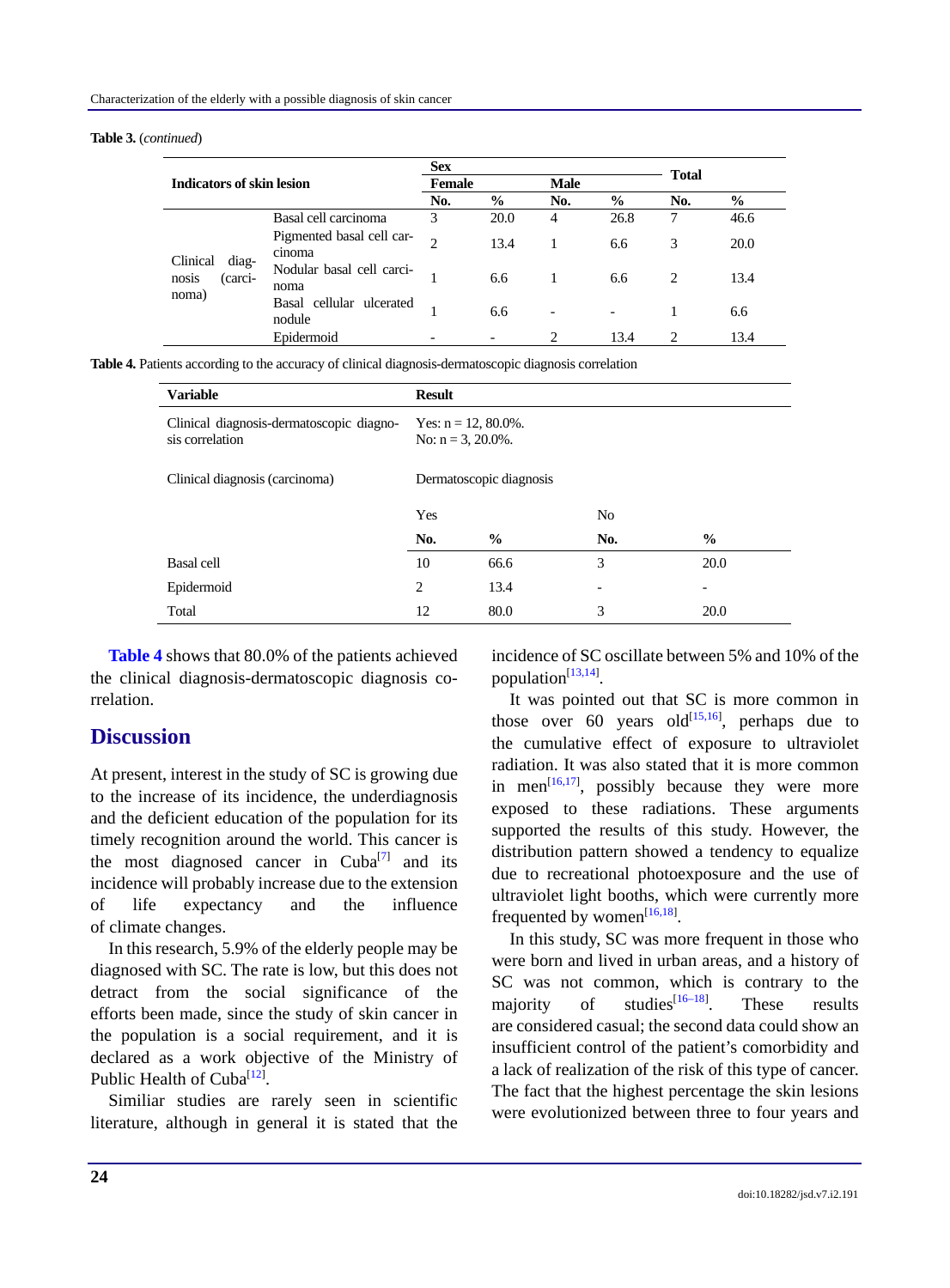have an demension between 1 to 2 cm supports the idea that the patients did not have an obvious SC risk.

It was more common for patients with SC to have Fitzpatrick skin phototypes II and III, a result similar to those of other researchers<sup>[11]</sup> who state that people with Fitzpatrick skin phototypes I, II and III show a higher risk because they are less protected against ultraviolet radiation.

SC was more common on the face in the patients studied, and the results of studies by the investigators vary widely.

In this study, basal cell carcinoma was the most common SC according to dermoscopic diagnosis, which coincides with the opinions of other researchers<sup>[16,17]</sup>. This is the most common cancer, accounting for 25% of all tumors and 75% of all nonmelanoma SCs<sup>[17,18]</sup>.

Regarding the clinical diagnosis-dermatoscopic diagnosis correlation, it is noricable that the result is comparable to the reports of other researchers<sup>[17,18]</sup>, although it is required to continue the work to achieve this correlation in the cases of 100.0%.

The following limitations are recognized in implementing the study: patients in the two nursing homes were studied; it is possible to transfer the data to the incidence rate of SC in the Guantánamo population; the correlation between clinical diagnosis and anatomopathological diagnosis is not considered; dermatoscopic diagnosis-anatomopathological diagnosis; nor the triangulation between clinical diagnosis, dermatoscopic diagnosis and anatomopathological diagnosis was taken into account.

The results of this study lead to the revealation of the need for SC screening in elder people, as it was noted that the skin lesions were not just appear recenly, which may be indicative of inadequacies in the process of early diagnosis, and that patients are not prepared to perceive the risk of this type of cancer and seek medical help, which limits early diagnosis.

#### **References**

1. Pérez RP, Martínez AFM, Sabater RJ, Tarazona-Santabalbinaa FJ. Dermatological quality of life in communitydwelling frail elderly people. Aten Primaria 2016; 48(10): 683–689. DOI: 10.1016/j.aprim.2016.02.005.

- 2. Lee LJ, Asgari M. Epidemiology and risk factors for cutaneous squamous cell carcinoma] [Internet]. 2016. Available from: [https://www.uptodate.com/contents/epidemiol](https://www.uptodate.com/contents/epidemio)og y-and-risk-factors-for-cutaneous-squamous-cell-carcinom a.pdf.
- 3. Cheirif WO, Vélez MRC, Tinoco FF, Hernández SD, García HL. Dermatosis frecuentes en pacientes geriátricos hospitalizados en un servicio de medicina interna [Frequent dermatoses in geriatric patients hospitalized in an internal medicine service]. Dermatol Rev Mex 2017; 61(6): 441–448.
- 4. World Health Organization (WHO). OMS desaconseja el uso de camas solares a las personas menores de 18 años [The World Health Organization recommends that no person under 18 should use a sunbed] [Internet]. 2018. Available from: <http://www.who.int/mediacentre/news/notes/> 2005/np07/es/index.html.
- 5. American Cancer Society (ACS). [Internet]. 2017. Available from: https://www.cancer.org/es/cancer/cancer-depiel-tipo-melanoma/estadísticas.
- 6. Sialer-Vildózola MC, Navarrete Mejía PJ. Epidemiological characteristics of skin cancer no melanoma in military, 2015-2016. Peru. Rev Argent Dermatol 2017; 98(4).
- 7. Directorate of Medical Records and Health Statistics. Anuario estadístico de salud. La Habana: Ministerio de Salud Pública; 2017 [Health statistical yearbook. Havana: Ministry of Public Health; 2017] [Internet]. 2018. Available from: http://www.sld.cu/sitios/dne/.
- 8. Martínez G, Guerra MM. Frequent dermatosis in geriatric patients of Matanzas. Rev Med Electrón 2012; 34: 309– 320.
- 9. Guevara HA. Malignat and premalignat skin diseases in the geriatric patient. Sancti Spíritus. Year 2010. Gac Méd Esp 2012; 14(3): 21–29.
- 10. Arenas GR. Dermatología. Atlas, diagnóstico y tratamiento [Dermatology. Atlas, diagnosis and treatment]. Mexico: Mc Graw Hill Interamericana; 2015.
- 11. Fitzpatrick TB. Dermatología en Medicina General [Dermatology in General Medicine]. 8th ed. Mexico: Panamerican Medical Press; 2014.
- 12. Ministry of Public Health (Cuba). Objetivos de trabajo para el año 2018 [Work objectives for 2018] [Internet]. 2018. Available from: http://files.sld.cu/editorhome/files/2 018/01/OBJETIVOS-DE-TRABAJO-DEL-MINISTERI O-DE-SALUD-PÚBLICA-PARA-EL-AÑO-2018.pdf.
- 13. American Academy of Dermatology. Skin cancer [Internet]. 2018. Available from: https://www.aad.org/spotskin-cancer/learn-about-skin-cancer/detect.
- 14. Skin cancer foundation [Internet]. 2018. Available from: http://www.skincancer.org/skin-cancer-information/melan oma.html.